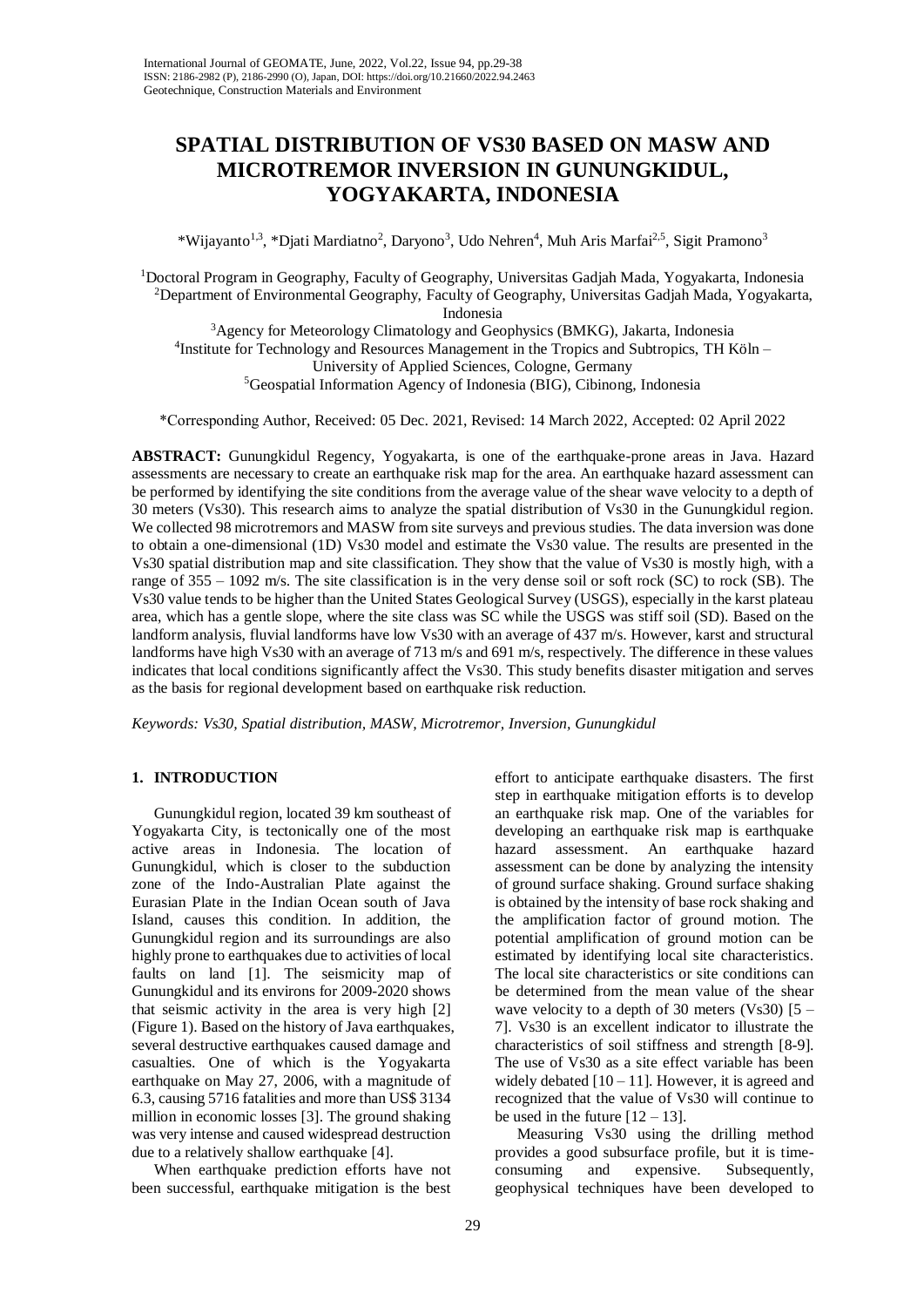obtain a shear wave velocity profile to a depth of 30 meters (Vs30) [14]. This study used the inversion method of Multichannel Analysis of Surface Waves (MASW) and microtremor. This technique is quite popular because of its convenience. Vs30 site survey results represent the subsurface layer under the measurement site. These values are then transformed into the spatial distribution of Vs30.

The main objective of this research is to analyze the spatial distribution of Vs30 for the Gunungkidul area using the inversion of MASW and microtremor measurements. The research results are expected to benefit the development of science due to the limited literature related to Vs30. Furthermore, the spatial distribution of Vs30 can be used as a basis for regional development in Gunungkidul Regency based on earthquake risk reduction and as a consideration for the initial design of earthquakeresistant infrastructure.

## **2. RESEARCH SIGNIFICANCE**

This study will contribute to earthquake disaster mitigation and reduce risks to people and infrastructure in the Gunungkidul area. The Vs30 for earthquake hazard assessment is one of the exciting research topics in earthquake mitigation. Some research on Vs30 has been done by previous researchers  $[5, 7, 15 - 16]$ . However, research on Vs30 in Gunungkidul based on on-site measurements is limited. This study is based on exploratory applied research using site measurements and spatial analysis. As an innovation, this study used MASW and microtremor inversions to analyze the spatial distribution of Vs30 in Gunungkidul. This approach also opens up new perspectives for analyzing the spatial distribution of Vs30 in any area when the budget for the survey is limited.

#### **3. METHODS**

We used 98 site measurements with the method of MASW (27 sites) and microtremor (71 sites) to estimate the value of Vs30 in Gunungkidul. The data came from a direct site survey of 86 sites and previous studies at 12 sites [17]. The distribution map of measurement sites is presented in Figure 2.

## **3.1 MASW Method**

MASW is a seismic technique performed on the ground surface to characterize shear wave velocity distribution in the shallow subsurface. The MASW method utilizes Rayleigh surface waves identified as the most substantial seismic waves. The technique determines the wave dispersion curve (different frequencies move at different speeds), which is then inserted into the shear wave velocity of the soil layer  $[18 - 19]$ .

A 7 kg hammer and 24 geophones with a vertical frequency of 4.5 Hz and a spacing of 2 m between geophones were used to record MASW data. The SeisImager software was used to analyze the data. The recorded time-domain data captured by the geophone were converted into the frequency domain using the Fourier Transform. The results were converted into a dispersion curve (different frequencies move at different speeds). The dispersion curve picking process was used for fundamental model selection [20]. Subsequently, an inversion of the shear wave velocity profile was obtained using the procedure described in the SeisImager/SW software manual [21]. Inversion was performed to obtain a one-dimensional (1D) model of shear wave velocity (Vs) concerning depth by considering the resulting Root Mean Square Error (RMSE). The smaller the RMSE, the better the 1D model produced.



Fig.1 Seismicity map of Gunungkidul and surrounding areas, period 2009 – 2020 [2]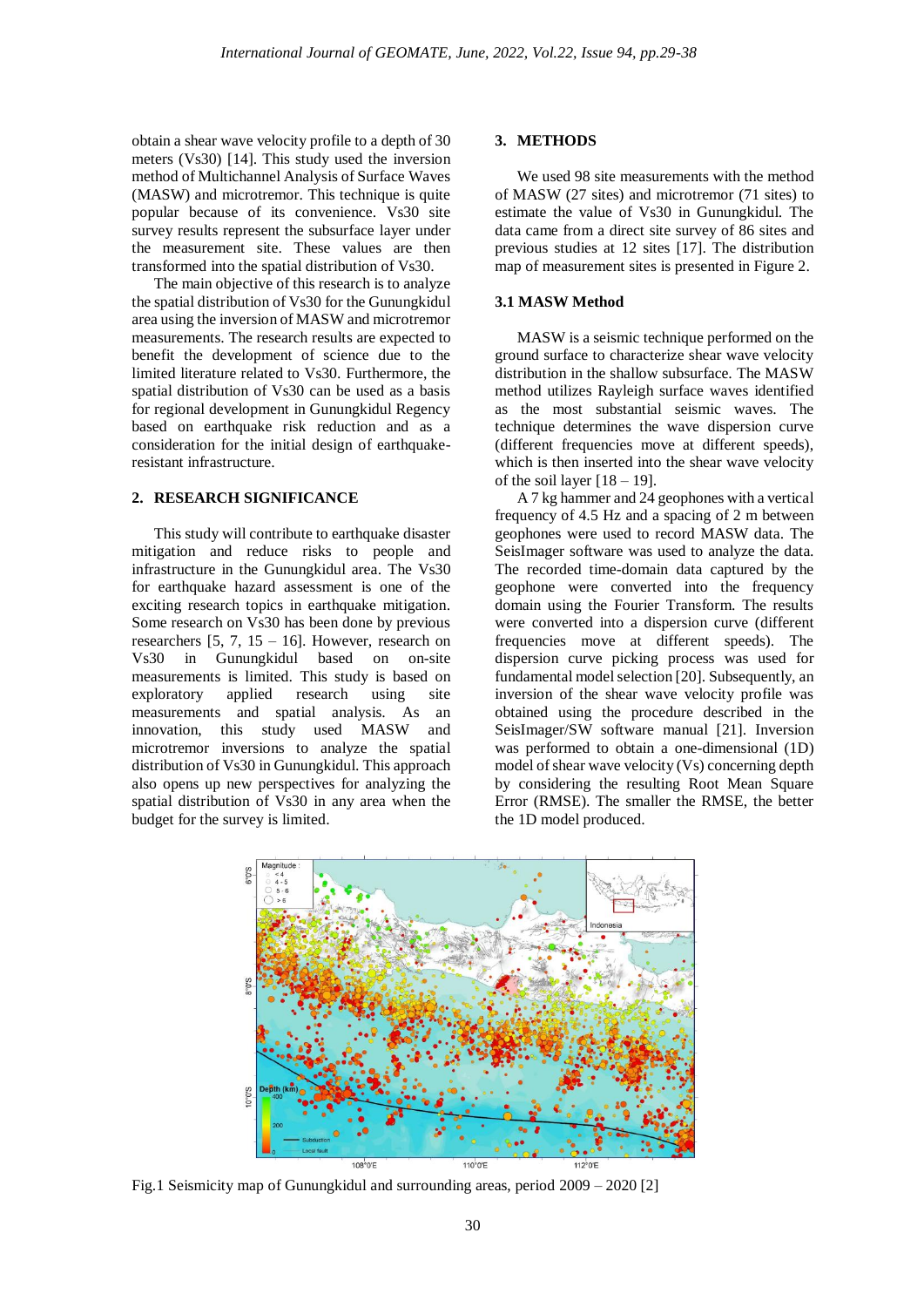

Fig.2 Distribution map of Vs30 site measurement

#### **3.2 Microtremor Processing and Inversion**

Horizontal-to-Vertical Spectral Ratio (HVSR) method was used for microtremor data processing. A short period seismograph with three components, horizontal (N and E), and vertical (V), was used to record microtremor data. According to the expected results, the minimum recording time is 30 minutes to get the lowest fundamental frequency of 0.2 Hz [22]. The HVSR amplitude spectrum was obtained by Geopsy software. The spectrum was calculated every 25 seconds of the entire signal divided into windows. The recorded data from the time sequence was converted into a frequency sequence by the Fast Fourier Transform (FFT) process. This process converts the recorded signal into an amplitude spectrum. The average HVSR in each window can be determined by equation (1).

$$
HVSR = \sqrt{F_N^2 + F_E^2/(2F_V^2)}
$$
 (1)

where FN, FE, and FV are the Fourier amplitude spectrum in the north-south, east-west, and vertical components.

The HVSR inversion process was used to determine the value of the shear wave velocity by minimizing the objective function, namely the difference between the observed and calculated HVSR. OpenHVSR Software [23] was used for HVSR inversion to obtain a subsurface Vs model. HVSR inversion was carried out using the principle of forwarding modeling (FWD). The subsurface layer was assumed to be a homogeneous viscoelastic layer stack over half the space. It is described in terms of thickness (H), density (Rho), compression and shear wave velocities (Vp, Vs), and appropriate damping factors (Qp, Qs).

A 1D subsurface model was defined for each location. FWD was used to calculate the

amplification spectrum of body waves and surface waves based on the HVSR curve. A constraint was needed during the inversion process of the HVSR curve to get an accurate value of Vs. In this case, we used the drill data provided for initialization or the input entered when inverting.

#### **3.3 Vs30 Estimation and Site Class**

The value of the shear wave velocity represents the shear properties of the soil structure and is an important parameter to determine the dynamic characteristics of the soil. Shear waves analyze and evaluate local site effects, especially in sedimentary layers above bedrock. The National Earthquake Hazard Reduction Provisions or NEHRP [24] has included criteria for determining local site conditions based on Vs30, while the National Standard of Indonesia (SNI) 1726:2019 [25] issued rules for estimating the value of Vs30 by calculating based on equation (2).

$$
V_s 30 = \frac{\sum_i^n h_i}{\sum_i^N \frac{h_i}{v_{si}}} \tag{2}
$$

where Vs30 is the average shear wave velocity to a depth of 30 m,  $h_i$  and  $V_{si}$  are the thickness of the soil layer, and the shear wave velocity in each layer, respectively.

The earthquake resistance building planning is strongly influenced by the location and soil conditions. SNI 1726:2019 regarding earthquake resistance building planning procedures for building and non-building structures has classified site classes into six types: Hard Rock, Rock, Very Dense Soil or Soft Rock, Stiff Soil, Soft Soil, and Site-Specific. Table 1 shows the site class classification referring to SNI 1796:2019 [25].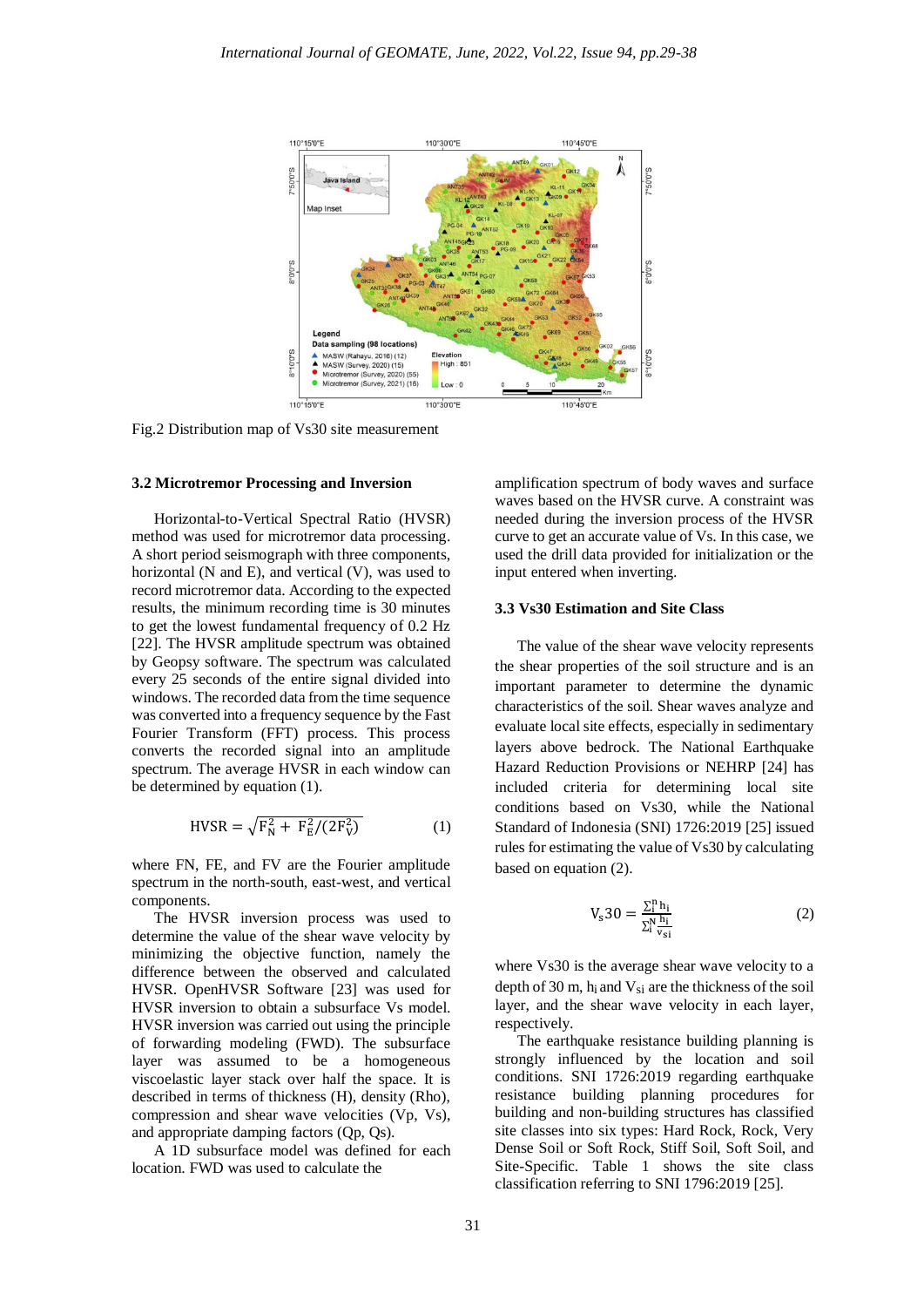Table 1 Site classification by Vs30 value [25]

| Site               | V <sub>s</sub> 30          |  |  |  |  |
|--------------------|----------------------------|--|--|--|--|
| Class              | (m/s)                      |  |  |  |  |
| SA (Hard Rock)     | >1500                      |  |  |  |  |
| SB (Rock)          | $>750 - 1500$              |  |  |  |  |
| SC (Very Dense     | $>350-750$                 |  |  |  |  |
| Soil or Soft Rock) |                            |  |  |  |  |
| SD (Stiff Soil)    | $175 - 350$                |  |  |  |  |
| SE (Soft Soil)     | < 175                      |  |  |  |  |
|                    | The site-specific,         |  |  |  |  |
| SF (Others)        | geotechnical investigation |  |  |  |  |
|                    | required                   |  |  |  |  |
|                    |                            |  |  |  |  |

## **3.4 Spatial Distribution of Vs30**

The spatial distribution of the Vs30 value in Gunungkidul was obtained by interpolating all Vs30 values between sites one to another using the Kriging method. Furthermore, the spatial distribution of Vs30 as a result of our interpolation was reclassified into eight classes following the United States Geological Survey (USGS), with classification <180,  $180 - 240$ ,  $>240 - 300$ ,  $>300 360, >360 - 490, >490 - 620, >620 - 760,$  and  $>760$ m/s. In addition, we also reclassified based on the size classification of SNI 1796:2019 [25] in Table 1 into five classes. Furthermore, this spatial distribution was proposed for the spatial distribution map of Vs30 for the Gunungkidul region.

## **4. RESULTS AND DISCUSSION**

The spatial distribution of Vs30 in the Gunungkidul area was carried out after the inversion of the MASW and microtremor data. The result of the inversion process is a 1D Vs curve, which contains information on the shear wave velocity at each depth. Figure 3 shows the dispersion curve and 1D model of Vs30 at the GK31 MASW measurement site, while Figure 4 shows results from the inversion of the HVSR curve and the 1D model of Vs at the GK03 microtremor measurement site.

The value of Vs30 from each research location was calculated using equation (2). Based on the results of data processing at 98 site measurements, it shows that the value of Vs30 is in the range of 355 – 1092 m/s, as shown in Table 2. In general, the value of Vs30 in the Gunungkidul area is relatively high, with an average value of 693 m/s. Low Vs30 values were found in five sites only (GK10, GK16), Nglipar (GK13, KL10), and Ngawen (GK09) with values ≤490 m/s. Referring to the site classification of SNI 1796:2019 in Table 1, the site class value for the Gunungkidul area is in the range of site class SC

(Very Dense Soil, Soft Rock) to SB (Rock). The detail of 98 site measurements shows that 61 sites are SC and 37 sites are SB. Site class SC has Vs30 values between 350 – 750 m/s and SB between 750  $-1500$  m/s.

The spatial distribution map of the Vs30 is shown in Figures 5a and 5b. Almost the entire area of Gunungkidul has a high Vs30 value above 490 m/s. Site classification into SC and SB classes was proposed for the spatial distribution map of Vs30 in Gunungkidul. Medium Vs30 values are in some areas of Nglipar, Karangmojo, and Ngawen district, with values from  $355 - 490$  m/s, but they are still in the SC site class range. Site class SC is a type of soft rock or very dense soil. Microtremor observations in Padang City revealed that the soft soil condition values of Vs30 were below 400 m/s [26]. The high value of Vs30 that dominates the Gunungkidul area is related to shallow sediment layers or rock outcrops located in the highlands. Due to these conditions, a large earthquake in the Gunungkidul area rarely causes damage or casualties compared to other regions [3]. This is evidenced by the lack of references that discuss the damage and losses caused by the earthquake in the Gunungkidul region.

Each type of site class provides a different response when an earthquake occurs, including increasing the amplitude of the earthquake waves or just continuing the waves [27-28]. In the site class SC or lower, earthquake waves propagate at a lower speed but higher amplitude. On the other hand, earthquake waves are only transmitted at site class SA or SB [28]. Subsurface deposits that have a lower Vs than bedrock tend to amplify earthquake shaking while prolonging the duration. This kind of amplification potential is commonly referred to as the local site effect.

In general, the spatial distribution of Vs30 that we propose has higher values than the USGS model, as shown in Figures 6a and 6b. The Vs30 value of the USGS model is a proxy of the topographic slope model developed by Wald and Allen [7, 29 – 30]. There is a significant dissimilarity between the Vs30 results of this study and the Vs30 predicted from the topographic slope proxy, especially in the highland area, which has a gentle slope. These areas include the Wonosari basin area and the Gunung Sewu karst plateau. The value of Vs30 as a result of this study is in the range of  $350 - 750$  m/s or site class SC, while the USGS model provides values from 175 – 350 m/s or site class SD. A comparison of the results of this study with the USGS model shows that the estimated value of Vs30 based on the USGS model is not appropriate for the Gunungkidul region.

The Gunungkidul plain area has three landform units from the ten landform classes proposed by Verstappen [31]. These are landforms from solutional processes or karts (rock dissolving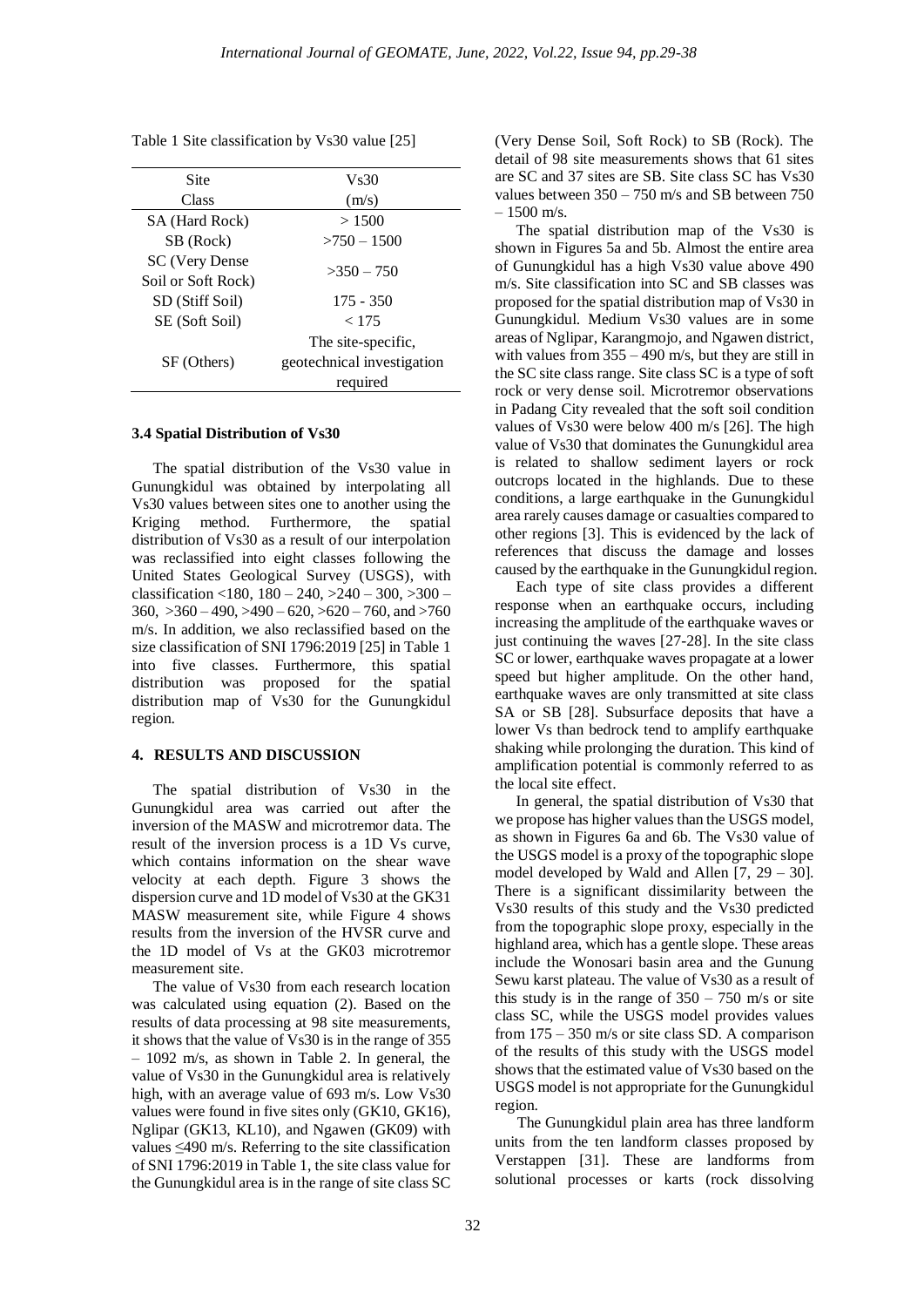processes), structural (tectonic activity), and fluvial (river flow activity). The fluvial landform (river flow activity) in the Gunungkidul area is a fluviocolluvial plain with marl-tuff material. Karst landforms (rock dissolving activity) are dominated by organic sedimentary rocks. It results from the metamorphosis of coral reefs in limestones that form a karst topography [32]. Most of the Gunungkidul region consists of karst landforms, known as the Gunung Sewu Karst Hills. The karst landforms are located in the southern, central, and eastern parts of Gunungkidul with coral limestone material. Structural landforms (tectonic activity) result from lifting processes due to the subduction zone of the Indian Ocean plate under the Eurasian plate in the south of Java. The phenomenon of structural landforms in the border area between Gunungkidul Regency and Bantul, Sleman, and Klaten forms a natural wall of the Baturagung hills escarpment which are stretches from the Parangtritis coast to the north to the Boko hills in Prambanan, then turns straight to the east past Klaten district to Wonogiri [32].

The landforms are correlated with the Vs30 (site conditions) value and seismic vulnerability [33, 34]. The results of this study indicate that the fluvial landforms in some areas of Karangmojo, Nglipar, and Ngawen have a low Vs30 value with an average value of 437 m/s, whereas karst and structural landforms that dominate most of the Gunungkidul area have a high Vs30 value with an average of 713 m/s and 691 m/s, respectively. Further detail of the sub-landform unit was obtained based on genesis, morphology, and material type, as shown in Figure  $7$  (a) [32, 35 – 38]. Genesis was interpreted from the Land System map from the Geospatial Information Agency (BIG) [35]. Morphology was interpreted based on digital elevation models of the Shuttle Radar Topographic Mapping Mission from USGS [36]. The material type was interpreted based on the geological map of the Yogyakarta region from the Geological Agency, as shown in Figure 7 (b) [37 – 38]. The average value of Vs30 for each landform and sub landform unit in Figure 7 (a) is shown in Table 3. Based on the average value of Vs30, it shows changes that follow the landform.

Landforms composed of alluvium material tend to have lower Vs30 values and higher seismic vulnerability when compared to landforms composed of hard rock [39 – 41].



Fig.3 (a) Dispersion curve obtained from the MASW at GK31, (b) 1D model of Vs obtained from MASW data processing at GK31



Fig.4 (a) The HVSR curve obtained from Microtremor at GK03, the black line represents the calculated HVSR curve, the blue line represents the HVSR simulation curve for the last iteration, and the red line represents the HVSR simulation curve for the best model, (b) 1D model of Vs obtained from Microtremor data processing at GK03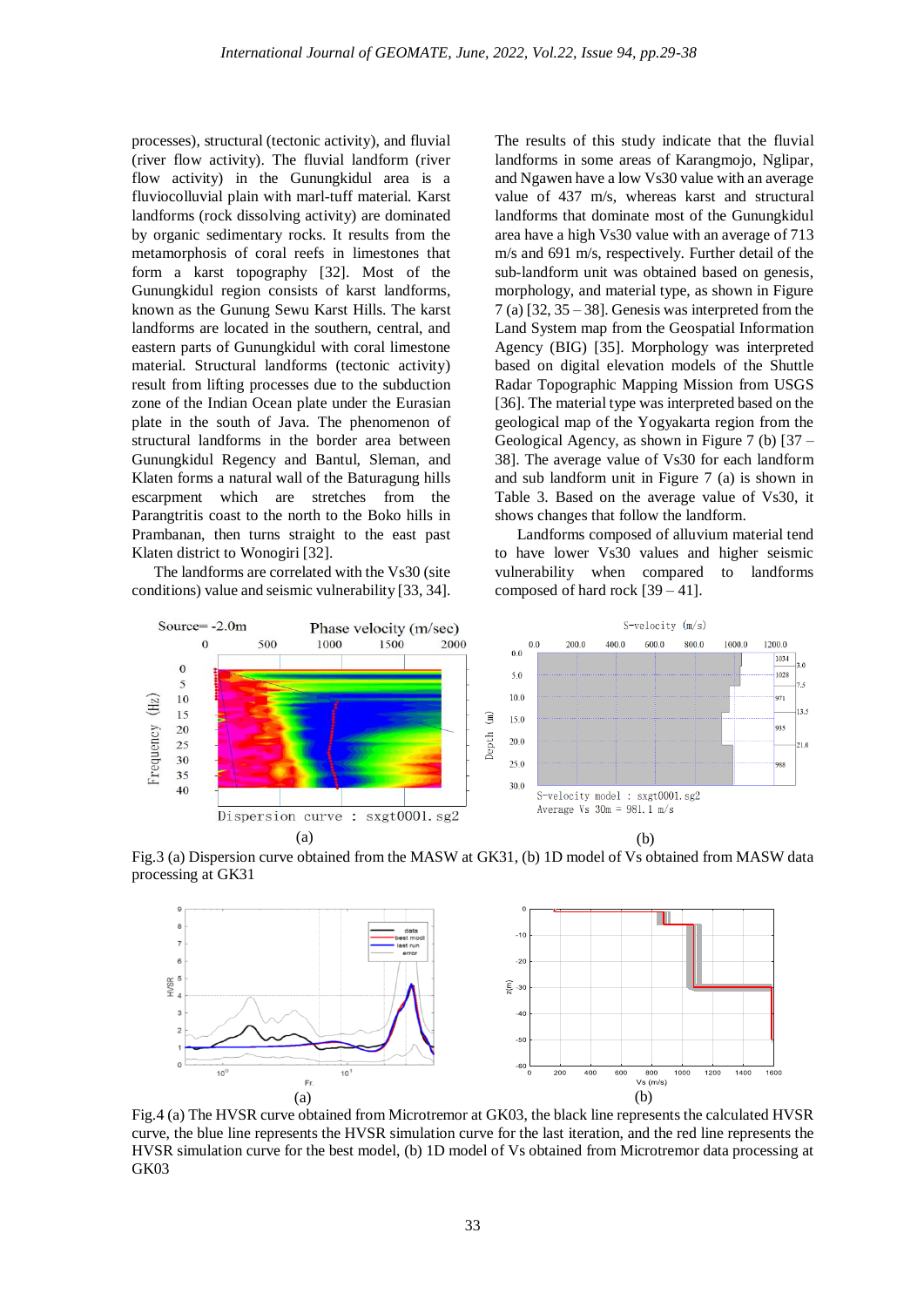| No               | Code              | Vs30 | Class         | No | Code             | Vs30 | Class         | No | Code         | Vs30 | Class         |
|------------------|-------------------|------|---------------|----|------------------|------|---------------|----|--------------|------|---------------|
| $\mathbf{1}$     | ANT32             | 788  | $\, {\bf B}$  | 34 | <b>GK20</b>      | 550  | $\mathbf C$   | 67 | GK55         | 752  | $\, {\bf B}$  |
| $\overline{2}$   | ANT35             | 746  | $\mathcal{C}$ | 35 | <b>GK21</b>      | 490  | $\mathcal{C}$ | 68 | <b>GK56</b>  | 773  | $\, {\bf B}$  |
| 3                | ANT40             | 740  | $\mathsf{C}$  | 36 | <b>GK22</b>      | 787  | $\, {\bf B}$  | 69 | <b>GK57</b>  | 845  | $\, {\bf B}$  |
| $\overline{4}$   | ANT42             | 775  | $\, {\bf B}$  | 37 | GK23             | 631  | $\mathcal{C}$ | 70 | <b>GK58</b>  | 565  | $\mathbf C$   |
| 5                | ANT43             | 603  | $\mathsf{C}$  | 38 | <b>GK24</b>      | 740  | $\mathcal{C}$ | 71 | GK59         | 667  | $\mathcal{C}$ |
| $\sqrt{6}$       | ANT <sub>45</sub> | 687  | $\mathbf C$   | 39 | GK <sub>25</sub> | 962  | B             | 72 | <b>GK60</b>  | 785  | $\, {\bf B}$  |
| $\boldsymbol{7}$ | ANT46             | 676  | $\mathsf{C}$  | 40 | GK26             | 765  | $\, {\bf B}$  | 73 | GK61         | 515  | $\mathcal{C}$ |
| $\,8\,$          | ANT47             | 774  | $\, {\bf B}$  | 41 | <b>GK28</b>      | 510  | $\mathcal{C}$ | 74 | GK62         | 657  | $\mathcal{C}$ |
| $\overline{9}$   | ANT48             | 742  | $\mathbf C$   | 42 | GK29             | 597  | $\mathcal{C}$ | 75 | GK63         | 517  | $\mathcal{C}$ |
| 10               | ANT <sub>49</sub> | 777  | $\, {\bf B}$  | 43 | GK30             | 1092 | $\, {\bf B}$  | 76 | <b>GK64</b>  | 638  | $\mathcal{C}$ |
| 11               | ANT52             | 643  | $\mathsf{C}$  | 44 | GK31             | 981  | $\, {\bf B}$  | 77 | <b>GK65</b>  | 571  | $\mathcal{C}$ |
| 12               | ANT53             | 649  | $\mathbf C$   | 45 | <b>GK32</b>      | 502  | $\mathcal{C}$ | 78 | <b>GK66</b>  | 634  | $\mathcal{C}$ |
| 13               | ANT54             | 663  | $\mathsf{C}$  | 46 | GK33             | 915  | $\, {\bf B}$  | 79 | GK67         | 598  | $\mathcal{C}$ |
| 14               | ANT55             | 654  | $\mathcal{C}$ | 47 | GK34             | 780  | $\, {\bf B}$  | 80 | <b>GK68</b>  | 795  | B             |
| 15               | ANT56             | 749  | $\mathsf{C}$  | 48 | GK35             | 680  | $\mathbf C$   | 81 | GK69         | 495  | $\mathbf C$   |
| 16               | GK01              | 935  | $\, {\bf B}$  | 49 | GK36             | 1045 | $\, {\bf B}$  | 82 | <b>GK70</b>  | 574  | $\mathcal{C}$ |
| 17               | GK02              | 878  | $\, {\bf B}$  | 50 | <b>GK37</b>      | 838  | B             | 83 | <b>GK71</b>  | 785  | B             |
| 18               | GK03              | 850  | $\, {\bf B}$  | 51 | <b>GK38</b>      | 802  | $\, {\bf B}$  | 84 | <b>GK72</b>  | 720  | $\mathcal{C}$ |
| 19               | GK04              | 795  | $\, {\bf B}$  | 52 | <b>GK39</b>      | 740  | $\mathcal{C}$ | 85 | <b>GK73</b>  | 755  | $\, {\bf B}$  |
| 20               | GK05              | 690  | $\mathbf C$   | 53 | <b>GK40</b>      | 678  | $\mathbf C$   | 86 | <b>GKJM</b>  | 690  | $\mathcal{C}$ |
| 21               | GK06              | 515  | $\mathbf C$   | 54 | <b>GK42</b>      | 795  | $\, {\bf B}$  | 87 | <b>KL-07</b> | 678  | $\mathcal{C}$ |
| 22               | GK08              | 915  | $\, {\bf B}$  | 55 | GK43             | 744  | $\mathbf C$   | 88 | $KL-08$      | 546  | $\mathcal{C}$ |
| 23               | GK09              | 399  | $\mathbf C$   | 56 | GK44             | 754  | B             | 89 | $KL-10$      | 355  | $\mathsf{C}$  |
| 24               | <b>GK10</b>       | 370  | $\mathsf{C}$  | 57 | GK45             | 791  | $\, {\bf B}$  | 90 | $KL-11$      | 524  | $\mathcal{C}$ |
| 25               | GK11              | 525  | $\mathsf{C}$  | 58 | <b>GK46</b>      | 825  | $\, {\bf B}$  | 91 | $KL-12$      | 640  | $\mathcal{C}$ |
| 26               | <b>GK12</b>       | 610  | $\mathbf C$   | 59 | <b>GK47</b>      | 796  | $\, {\bf B}$  | 92 | PG-03        | 743  | $\mathcal{C}$ |
| 27               | GK13              | 365  | $\mathsf{C}$  | 60 | <b>GK48</b>      | 794  | $\, {\bf B}$  | 93 | <b>PG-04</b> | 596  | $\mathcal{C}$ |
| 28               | GK14              | 782  | $\, {\bf B}$  | 61 | <b>GK49</b>      | 794  | B             | 94 | <b>PG-06</b> | 752  | $\, {\bf B}$  |
| 29               | GK15              | 746  | $\mathbf C$   | 62 | <b>GK50</b>      | 745  | $\mathbf C$   | 95 | <b>PG-07</b> | 711  | $\mathbf C$   |
| 30               | <b>GK16</b>       | 422  | $\mathsf{C}$  | 63 | GK51             | 585  | $\mathbf C$   | 96 | <b>PG-08</b> | 774  | $\, {\bf B}$  |
| 31               | GK17              | 698  | $\mathcal{C}$ | 64 | <b>GK52</b>      | 586  | $\mathcal{C}$ | 97 | PG-09        | 601  | $\mathsf{C}$  |
| 32               | <b>GK18</b>       | 584  | $\mathbf C$   | 65 | GK53             | 569  | $\mathsf{C}$  | 98 | $PG-10$      | 618  | $\mathbf C$   |
| 33               | GK19              | 626  | $\mathcal{C}$ | 66 | <b>GK54</b>      | 792  | $\, {\bf B}$  |    |              |      |               |

Table 2 The value of Vs30 analysis results at 98 site measurements

According to Nurwihastuti [42], the landforms composed of thick unconsolidated material such as the fluvial, marine, and aeolian landforms are earthquake-prone. Severe damage occurred in these areas. In contrast, the landforms composed of consolidated material such as the structural, denudational, and solutional landforms are earthquake-safe. Only slight damage occurred in these areas.

In general, the results of this research show that local conditions significantly affect Vs30 in the Gunungkidul area. Considering the landform effect when estimating the value of Vs30 is required. Regarding the validity of the inversion results, there is a possibility that the inversion results do not match with the actual Vs30. However, the MASW

and microtremor inversion program that was used has proven to be a valuable and powerful tool for interpreting the Vs30 model  $[9, 19, 43 - 45]$ . Increased data density and better spatial distribution will improve the Vs30 model

The Vs30 obtained in this study provides a valuable assessment, especially for the Gunungkidul area affected by local site effects. The spatial distribution of Vs30 that we propose is a significant step in the disaster mitigation program and is the basis for regional development based on earthquake risk reduction**.** For future planning of the Gunungkidul region, the spatial distribution of Vs30 should be considered in the initial planning of earthquake-resistant infrastructure.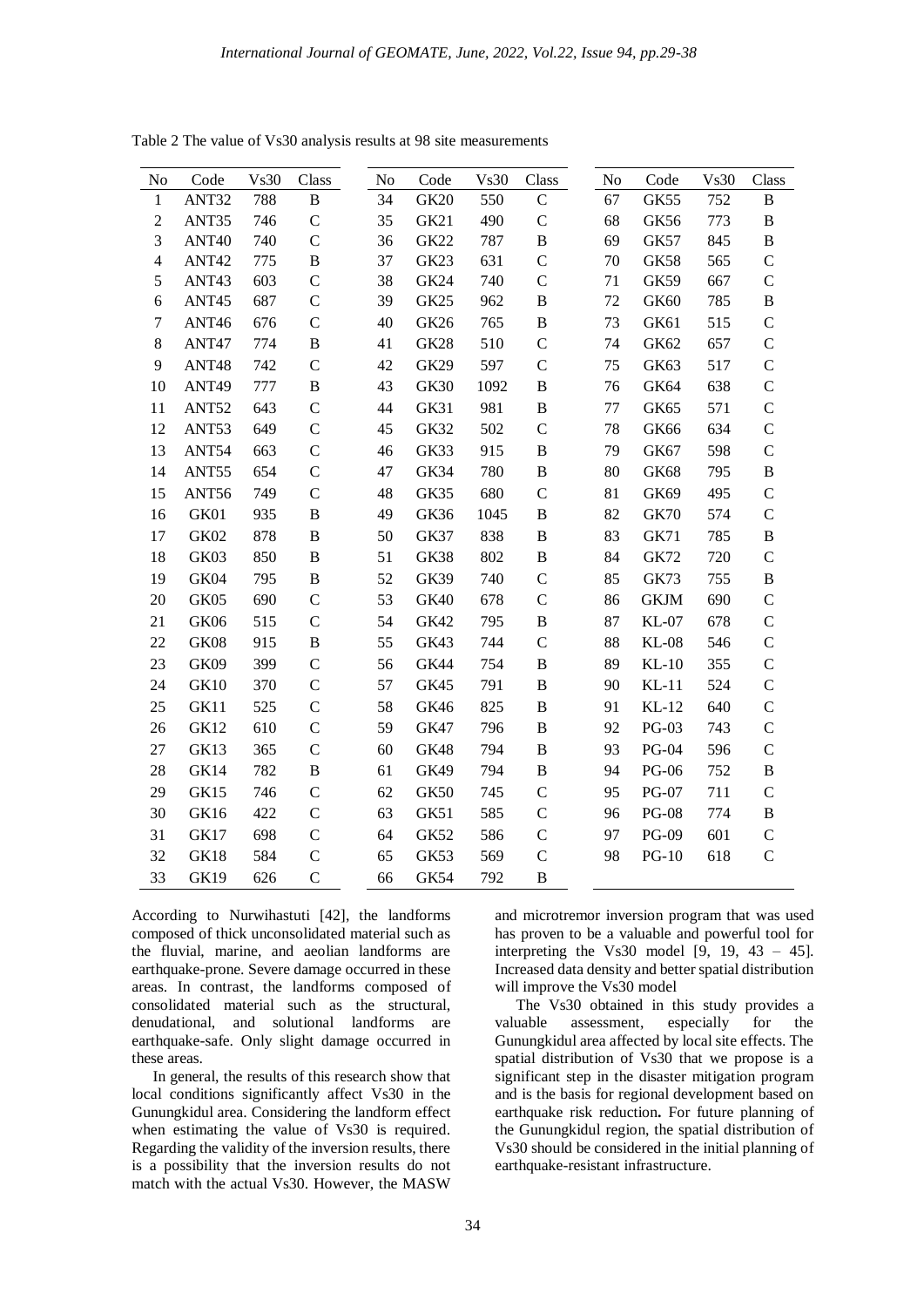

Fig.5 (a) Spatial distribution map of the Vs30 from MASW and Mikrotremor inversion, (b) spatial distribution map of site classification from MASW and Microtremor inversion



Fig.6 (a) Spatial distribution map of the Vs30 from USGS, (b) spatial distribution map of site classification from USGS



Fig.7 (a) Sub-Landform unit in Gunungkidul [32, 35-38], (b) Geology map in Gunungkidul [37-38]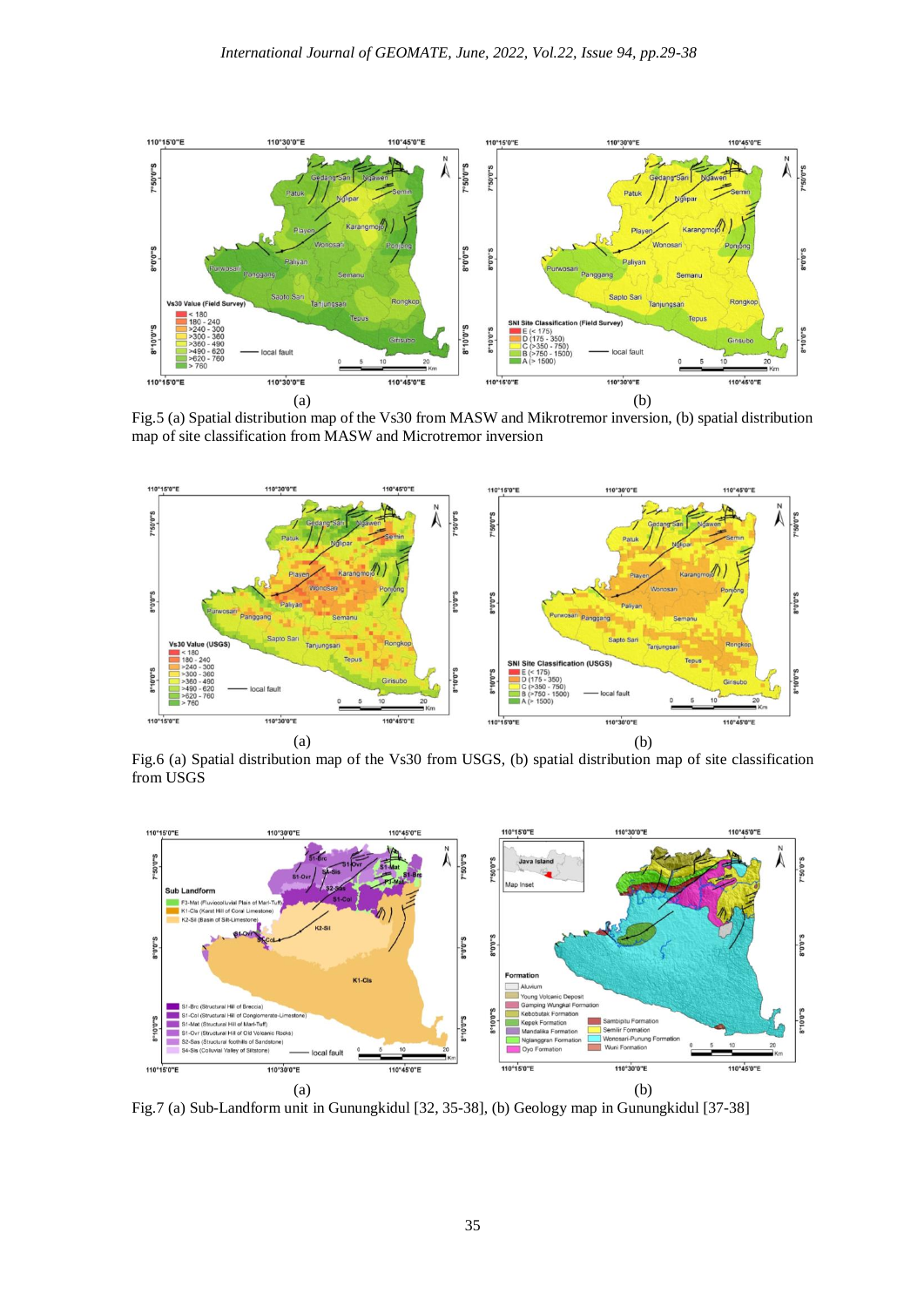| N <sub>o</sub> | Code                            | Description of Landform Unit                 | Average Vs30 on Landform     |
|----------------|---------------------------------|----------------------------------------------|------------------------------|
|                | K                               | Karst                                        | 715                          |
| 2              | S                               | Structural                                   | 679                          |
| 3              | F                               | Fluvial                                      | 403                          |
| N <sub>o</sub> | Code                            | Description of Sub-Landform Unit             | Average Vs30 on Sub-Landform |
| 1              | F3-Mat                          | Fluviocolluvial Plain of Marl-Tuff           | 403                          |
| 2              | $K1-C1s$                        | Karst Hill of Coral Limestone                | 739                          |
| 3              | $K2-Sil$                        | Basin of Silt-Limestone                      | 654                          |
| $\overline{4}$ | $S1-Brc$                        | Structural Hill of Breccia                   | 785                          |
| 5              | $S1$ -Ovr                       | <b>Structural Hill of Old Volcanic Rocks</b> | 743                          |
| 6              | $S4-Sis$                        | Colluvial Valley of Siltstone                | 690                          |
| 7              | S <sub>1</sub> -C <sub>ol</sub> | Structural Hill of Conglomerate-Limestone    | 638                          |
| 8              | S <sub>1</sub> -Mat             | Structural Hill of Marl-Tuff                 | 608                          |
| 9              | $S2-Sas$                        | Structural foothills of Sandstone            | 596                          |

Table 3 The average value of Vs30 on Landform unit and Sub-Landform unit

# **5. CONCLUSION**

Assessment of the spatial distribution of Vs30 is fundamental in understanding local site characteristics and estimating the potential amplification of ground motion. In this study, the spatial distribution of Vs30 in the Gunungkidul region was investigated using the MASW inversion method and microtremor. The results indicate that the value of Vs30 is generally high, with a range of  $355 - 1092$  m/s and an average of 693 m/s. The Vs30 value is in the SC to SB site class. The Vs30 value tends to be higher than the USGS Vs30, especially in the karst plateau area, which has a slight slope. The results in this area showed that the site class was SC while the USGS was SD.

The landforms are correlated with the Vs30 value and seismic vulnerability. Fluvial landforms have low Vs30 values with an average of 437 m/s. However, karst and structural landforms have high Vs30 values with average values of 713 m/s and 691 m/s, respectively. The difference in these values indicates that local conditions significantly affect the value of Vs30. Therefore, an assessment of the spatial distribution of Vs30 based on landform units is necessary, such as the development of Vs30 models.

# **6. ACKNOWLEDGMENTS**

The author gratefully the Bureau of Planning of BMKG for the permission and support to continue the doctoral program. Additionally, gratefully the Education and Training Center of BMKG for providing scholarship support. Thank you to the teams from the Division for Engineering Seismology of BMKG and the Sleman Geophysics Station of BMKG for assisting in the site survey.

## **7. REFERENCES**

- [1] Bock Y., Prawirodirdjo L., Genrich J.F., Stevens C.W., McCaffrey R., Subarya C., Calais E. Crustal motion in Indonesia from Global Positioning System Measurements. Journal of Geophysical Research, Vol. 108, No. B8, 2003, 2367.
- [2] BMKG Earthquake Catalog: http://repogempa.bmkg.go.id/repo\_new/
- [3] BAPPENAS, Preliminary Assessment of Damage and Loss of Natural Disasters in Yogyakarta and Central Java, 15th Meeting of the Consultative Group for Indonesia, 2006.
- [4] Marfai M.A., King L., Singh L.P., Mardiatno D., Sartohadi J., Hadmoko D.S., and Dewi A., Natural hazards in Central Java Province, Indonesia: An Overview. Environ Geol., Vol. 56, 2008, 335–351.
- [5] Thamarux P., Matsuoka M., Poovarodom N., and Iwahashi J., Vs30 Seismic Microzoning Based on a Geomorphology Map: Experimental Case Study of Chiang Mai, Chiang Rai, and Lamphun, Thailand. International Journal of Geo-Information, Vol. 8, 2019, 1–18.
- [6] Verdugo R., Seismic Site Classification. Soil Dynamics and Earthquake Engineering, Vol. 124, 2019, 317–329.
- [7] Wald D.J., and Allen T.I., Topographic Slope as a Proxy For Seismic Site Conditions and Amplification. Bull Seismol Soc Am, Vol. 97, No. 5, 2007, pp. 1379–1395.
- [8] Aki K., and Richards P.G., Quantitative Seismology, San Francisco: Freeman, 1980.
- [9] Park, C.B., Miller, R.D., and Xia, J., Multichannel Analysis of Surface Waves. Geophysics, Vol. 64, No. 3, 1999, p. 800–808.
- [10]Alan Y., Antony M., John B., Precision of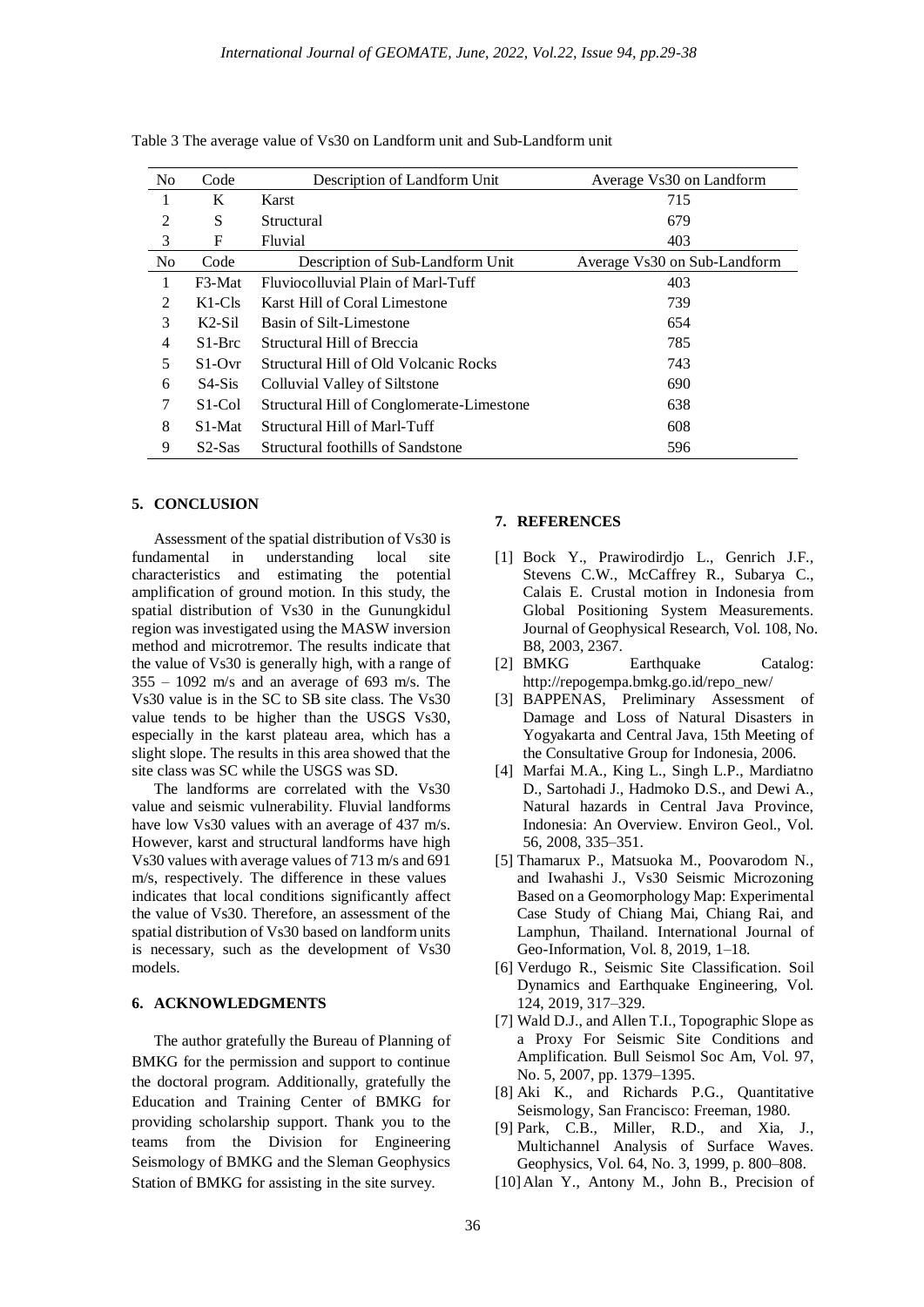Vs30 Values Derived from Noninvasive Surface Wave Methods at 31 Site in California. Soil Dynamic and Earthquake Engineering, Vol. 127, 2019, 105802.

- [11]Kamai R., Abrahamson N.A., Silva W.J., Vs30 In The NGA GMPEs: Regional Diff erences and Suggest Practice, Earthq. Spectra, Vol. 32, No. 4, 2016, 2083.
- [12]Gregor N., Abrahamson N.A., Atkinson G.M., Boore D.M., Bozorgnia Y., Campbell K.W., Chiou B.S.J, Idriss I.M., Kamai R., Seyhan E., Silva W., Stewart J.P., Youngs R., Comparison of NGA-West2 GMPEs. Earthq Spectra, Vol. 30, No. 3, 2014,1179–1197.
- [13]Rahayu A., Prakoso, W.A., and Sadisun I.A., Modeling Estimated Vs30 Based on Topography and Geomorphology for Padang, Indonesia. International Journal of Civil Engineering and Technology (IJCIET), Vol. 10, No. 06, 2019, 103–111.
- [14]Sunardi B., Naimah S., Haryoko U., Rohadi S., Sulastri, Rasmid, Vs30 Mapping, and Soil Classification in The Southern Part of Kulon Progo Using Rayleigh Wave Ellipticity Inversion. Journal of Geospatial Information Science and Engineering, Vol. 1, No. 2, 2018, 58-64
- [15]Iwahashi J., Kamiya I., and Matsuoka M., Geomorphology Regression Analysis of Vs30 Using Topographic Attributes From a 50 m DEM. Geomorphology, Vol. 117, No. 1–2, 2010, 202–205.
- [16]Ahdi S.K., Stewart J.P., Ancheta T.D., Kwak D.Y., and Devjyoti M., Development of Vs Profile Database and Proxy-Based Models for Vs30 Prediction in the Pacific Northwest Region of North America. Bull Seismol Soc Am, Vol. 107, No.4, 2017.
- [17]Rahayu A., Prakoso W.A., Rudyanto A., Sadisun I.A., Muntohar, AS., Comparison of Measured and Estimated Shear-Wave Velocity (Vs30) for Gunungkidul and Klaten Areas, Proc. The 3<sup>rd</sup> International Conference on Earthquake Engineering and Disaster Mitigation (ICEEDM-III), Yogyakarta, 2016.
- [18]Olafsdottir E.A., Erlingsson S., and Bessason B., Open-Source MASW Inversion Tool Aimed at Shear Wave Velocity Profiling for Soil Site Explorations. Geosciences, Vol 10, No. 322, 2020, 1-30.
- [19]Park C., Miller R., Xia J., and Ivanov J., Multichannel Analysis of Surface Waves (MASW) Active and Passive Methods. The Leading Edge, Vol. 26, No. 1, 2007, 60–64.
- [20]Lu Z., Wilson G.V., Imaging a Soil Fragipan Using a High-Frequency Multi-Channel Analysis of Surface Wave Method. Journal of Applied Geophysics, Vol. 143, 2017, 1-8.
- [21] Geometrics, Inc., SeisImager/SWTM Manual -

Windows Software for Analysis of Surface Waves. Geometrics, Inc., 2009, pp 1-314.

- [22]Bard P.Y., Bourjot L., and Sesame Team., Guidelines For The Implementation of The H/V Spectral Ratio Technique on Ambient Vibrations Measurements, Processing and Interpretation, European Commission Research General Directorate Project No. EVG1-CT-2000-00026 SESAME, 2004.
- [23]Bignardi S., antovani A., Zeid N.A., OpenHVSR: imaging the subsurface 2D/3D elastic properties through multiple HVSR modeling and inversion. Computers & Geosciences, Vol. 93, 2016, 103-113.
- [24]National Earthquake Hazards Reduction Program (NEHRP). Recommended Provisions for Seismic Regulation for New Buildings and Other Structures: Part 1-Provisions and Part 2- Commentary, FEMA 302, Texas, USA, 1998.
- [25]SNI 1726:2019. Procedures on Earthquake Resistance Planning for Building and Non-Building Structures. Badan Standarisasi Nasional, Jakarta, 2019.
- [26]Rahmat R., Estimation of Vs30 Based on Soil Investigation by Using Microtremor Observation in Padang, Indonesia. International Journal of Geomate, Vol. 13, No. 38, 2017, 135-140.
- [27] Coe J., Mahvelati S., Senior M., and Asabere P., Mapping NEHRP Vs30 Site Class In Philadelphia Using Geophysical and Existing Subsurface Data, U.S. National Conference on Earthquake Engineering Integrating Science, Los Angeles, California, 2018.
- [28]Cipta A., and Solikhin A., Estimation of Surface Wave Velocity (VS30) on Sulawesi Island Based on Geomorphological Classification and Its Application. Pusat Vulkanologi dan Mitigasi Bencana Geologi, Bandung, 2015.
- [29]Allen T.I., and Wald, D. J., On the use of highresolution topographic data as a proxy for seismic site conditions (Vs30), Bull Seismol Soc Am, 99, no. 2A, 2009, 935-943.
- [30] Heath D., Wald, D. J., Worden, C. B., Thompson, E. M., and Scmocyk, G. (2020). A Global Hybrid VS30 Map with a Topographic-Slope-Based Default and Regional Map Insets", Earthquake Spectra, vol. 36, 3: pp. 1570-1584.
- [31]Verstappen H., Applied Geomorphology: Geomorphological Survey for Environmental Development. Amsterdam, The Netherlands: Elsevier, 1983.
- [32] Santosa L.W., The Specialty of Yogyakarta from a Geomorphological Point of View. Gadjah Mada University Press, 2015.
- [33]Daryono, Seismic Vulnerability Index Based on Microtremor in Each Land Form Unit in the Graben Zone of Bantul, Special Region of